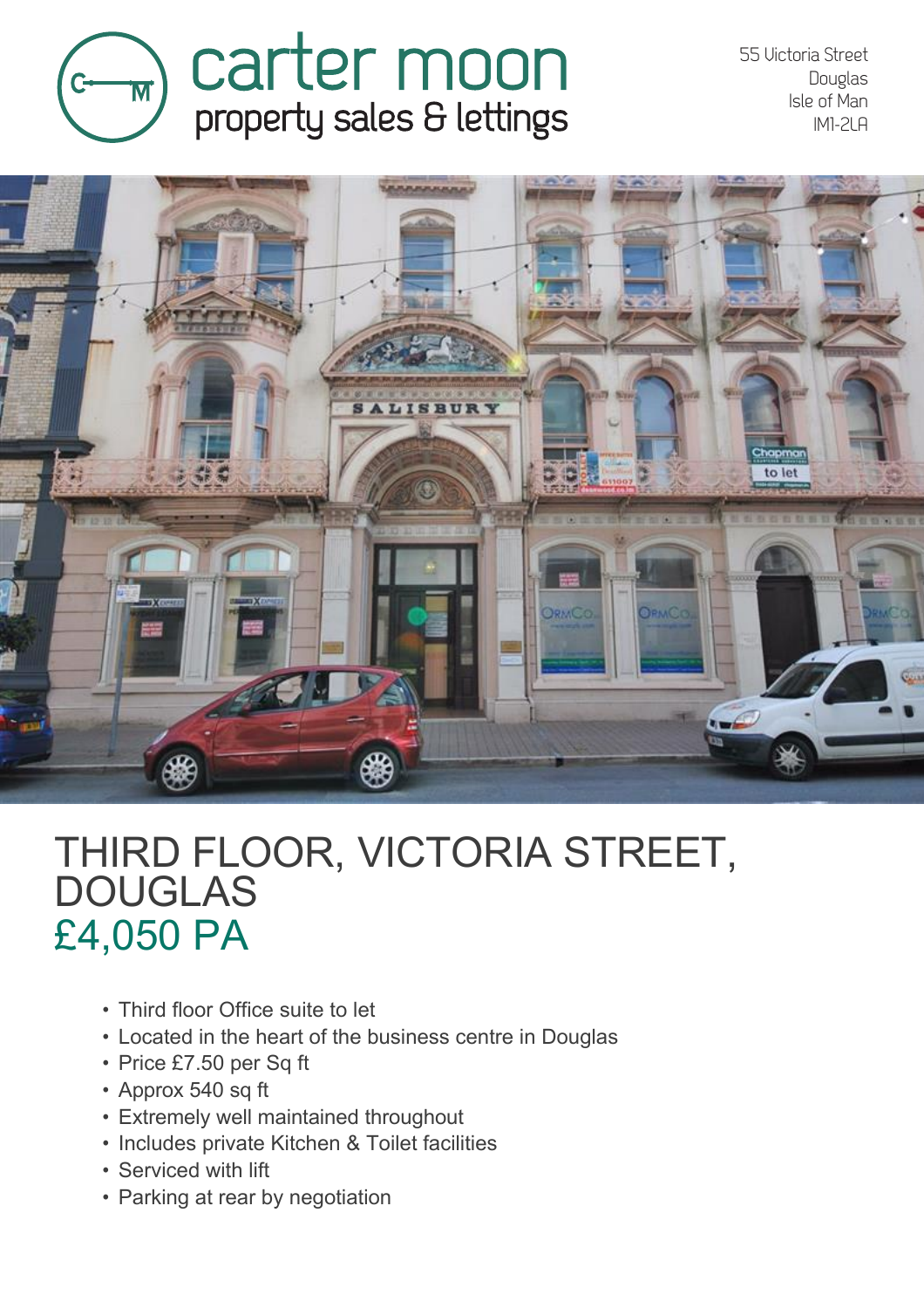## **Full Description**

Situated in the heart of Douglas Town centre, Salisbury House is smart period property offering spacious office suites maintained to a high standard and serviced by a lift and carpeted throughout. the third floor suite offers 540 sq ft of floor space available. Parking to the rear is available by negotiation..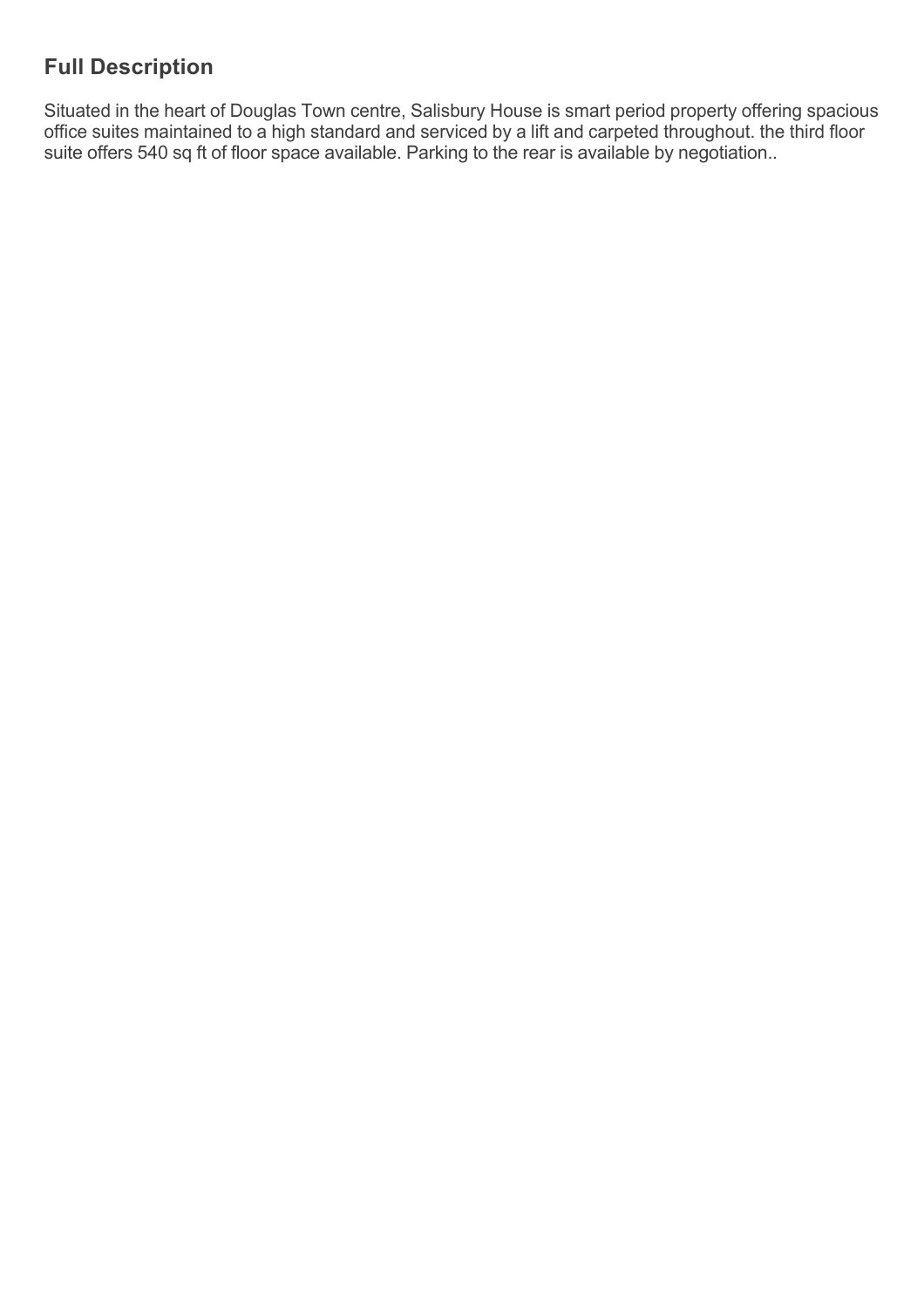